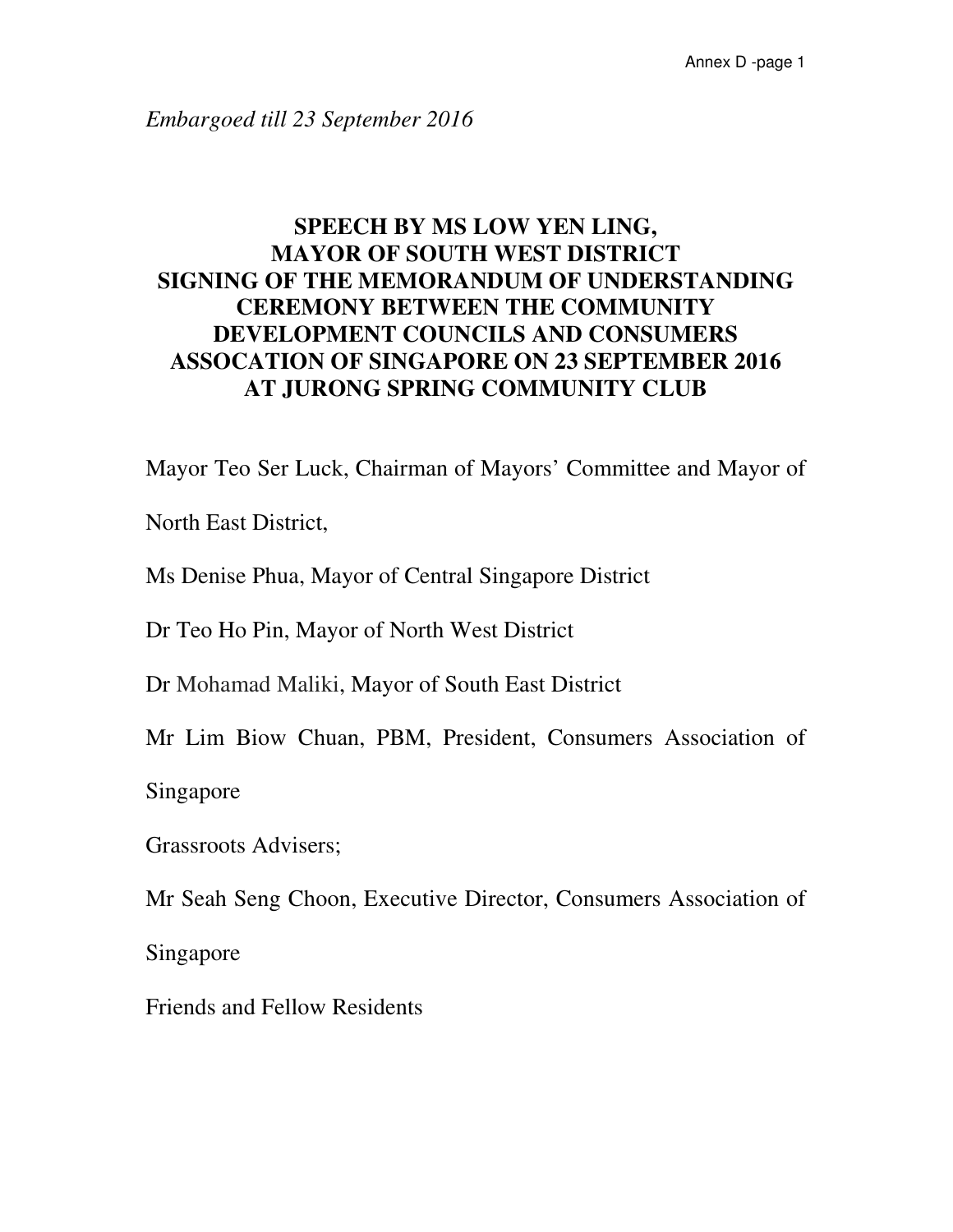#### **Welcome**

 A very good morning to all of you here today and welcome to the MOU signing ceremony between the Community Development Councils, CDCs in short, and the Consumers Association of Singapore, CASE.

### **Purpose of MOU**

2 The signing of this MOU (Memorandum of Understanding) to promote greater Consumers' Rights awareness in Singapore will better equip consumers with the knowledge they need to make good and informed choices in their purchases. It is also a firm defence against errant retailers. By arming the public with greater awareness of their consumer rights, we are sending a strong signal for fair trade and business practices. It is also a timely move as the Government has just taken steps to strengthen civil measures that may be taken against errant retailers who persist in unfair trading practices.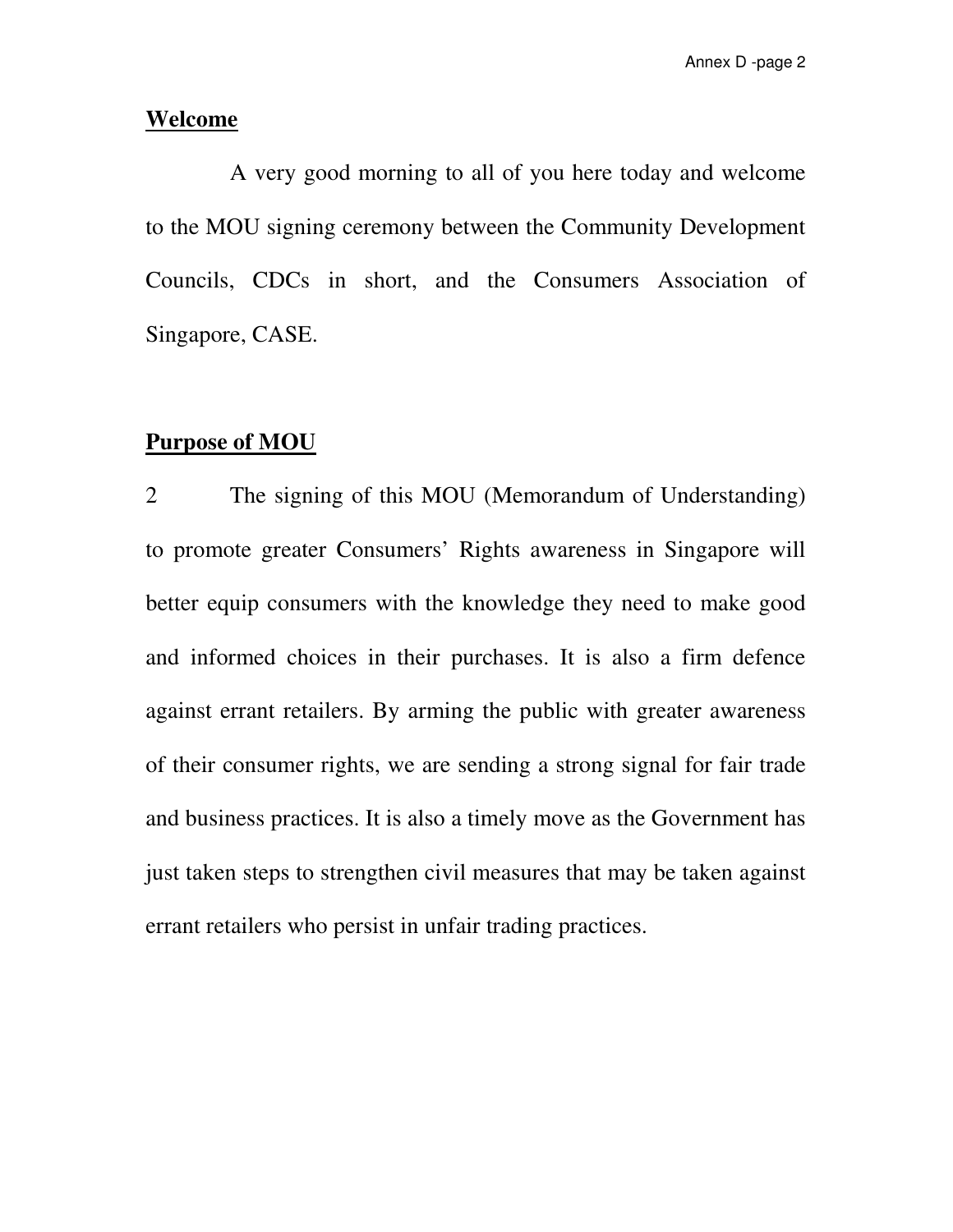3 I am sure every one has come across a bad product or encountered poor service, and have left it as was because we did not know what to do or felt that it was just not worth the while quibbling over it. There are also situations where it was totally frustrating, and even financially painful. When faced with such situations, what can we do? Who can we turn to for advice and for help? How can we prevent ourselves from falling prey to errant retailers?

4 This is why CASE and the CDCs are working closely together to improve consumer awareness and education. The launch of Consumers' Rights Awareness talks across the five CDCs will reach out to the heartlands and help residents better understand what are the rights of a consumer, the responsibilities of retailers, as well as the avenues of recourse or mediation. It will also cover useful topics such as unfair trading practices and areas like home renovations and buying SPA packages. The talks will also highlight the presence of businesses accredited by CASE Trust. These retailers could offer consumers better peace of mind as they would have been screened according to standards set by CASE.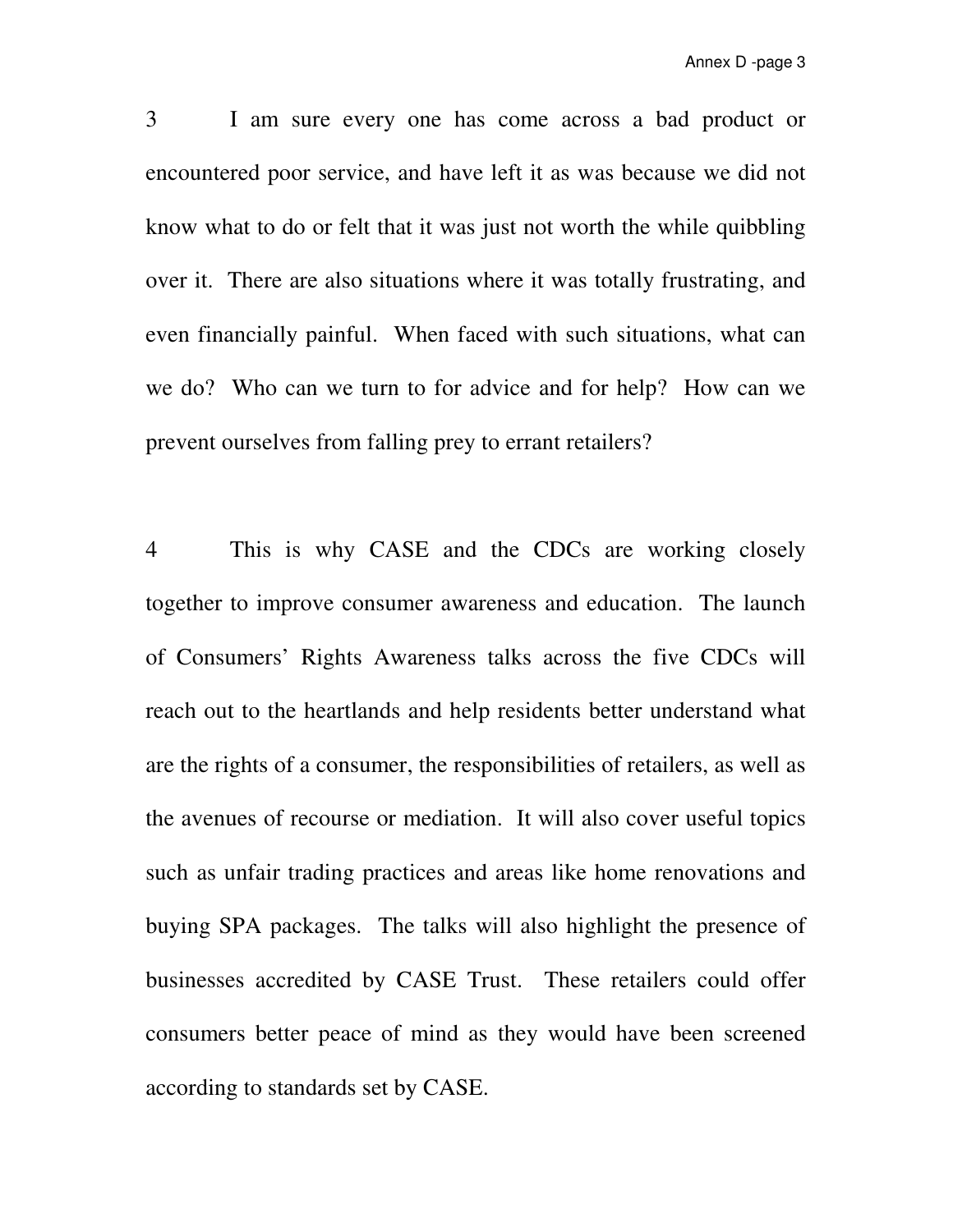## **Prevention is Better than Cure**

5 As the saying goes, **prevention is better than cure**. With greater awareness and education, the consumer will be better placed to make informed decisions for his or her purchases. This could in turn, lower the incidents of dissatisfaction. For instance, in sectors where prepayments are common, consumers are taught what to look out for and the possible risks, before deciding to make a purchase.

## **CDCs and CASE Partnership – Doing More for the Residents**

6 Through the partnership between the CDCs and CASE, we hope to **firstly**, reach out to into the heartlands and to as many residents as possible through the network of the five Districts. Many of our elderly, housewives and young students would benefit from getting more savvy about consumer rights and fair practices. They are very often the soft targets of errant retailers.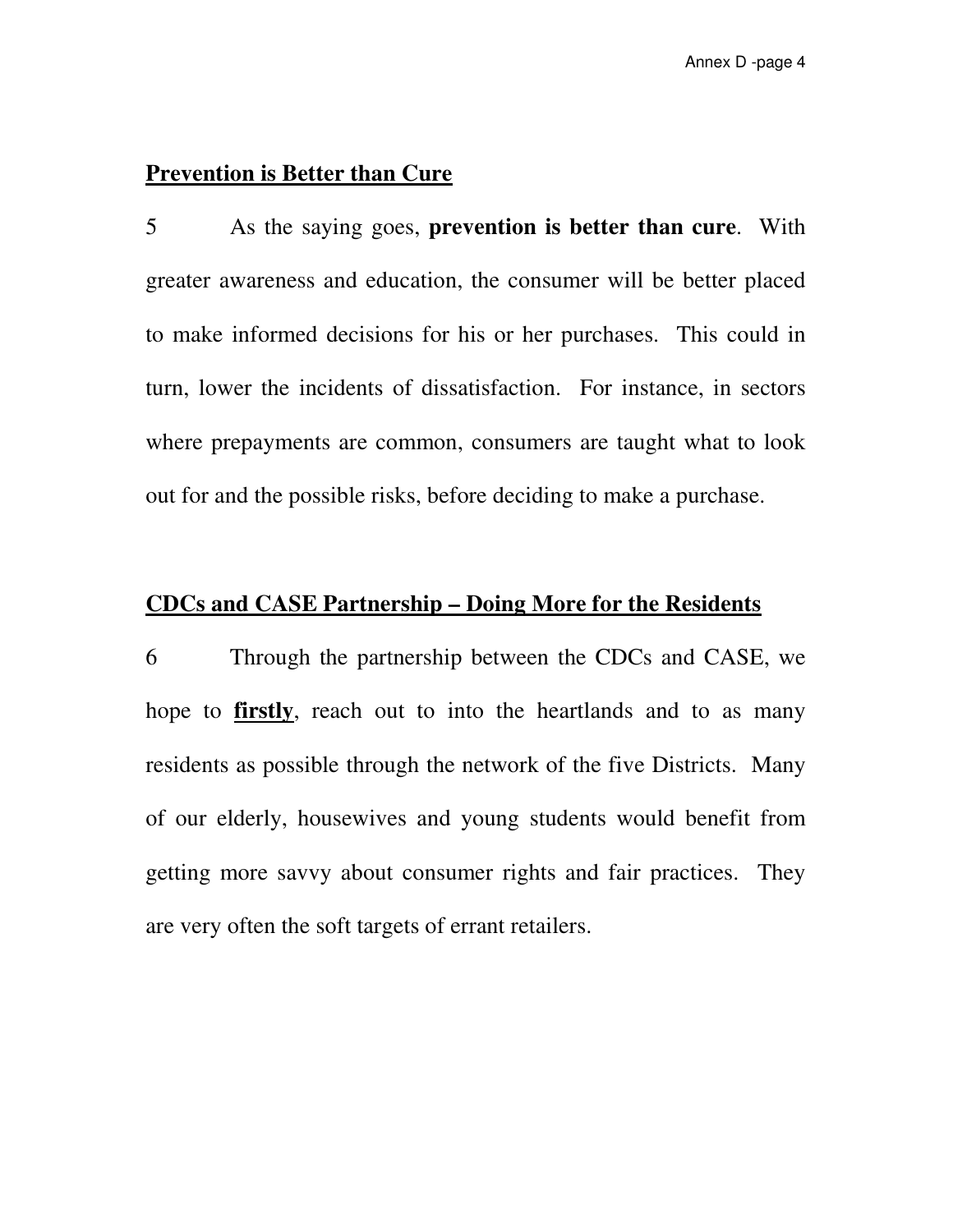7 **Secondly**, we want to, as much as possible, customise the talks to cater to the various interests of our residents. Each District has different resident profiles. With the help of the grassroots and community partners, and residents' feedback, the CDCs will identify topics that are **close to the heart of the residents**. For example, in our South West District, we have many young families who are likely to spend on home renovations. We will be arranging for talks specifically to address consumer concerns with regards to renovation works and to educate our residents on what to look out for when engaging a contractor, and their rights if the service rendered is below the mark.

8 Thirdly, the talks will not only **educate** our resident, it will also **empower** them to make better choices and decisions in their purchases. Most importantly, when faced with faced with unfair or unscrupulous merchants, they will be well placed to stand their ground because they know their rights, the action they can take, the room for redress and where the avenues of help are.